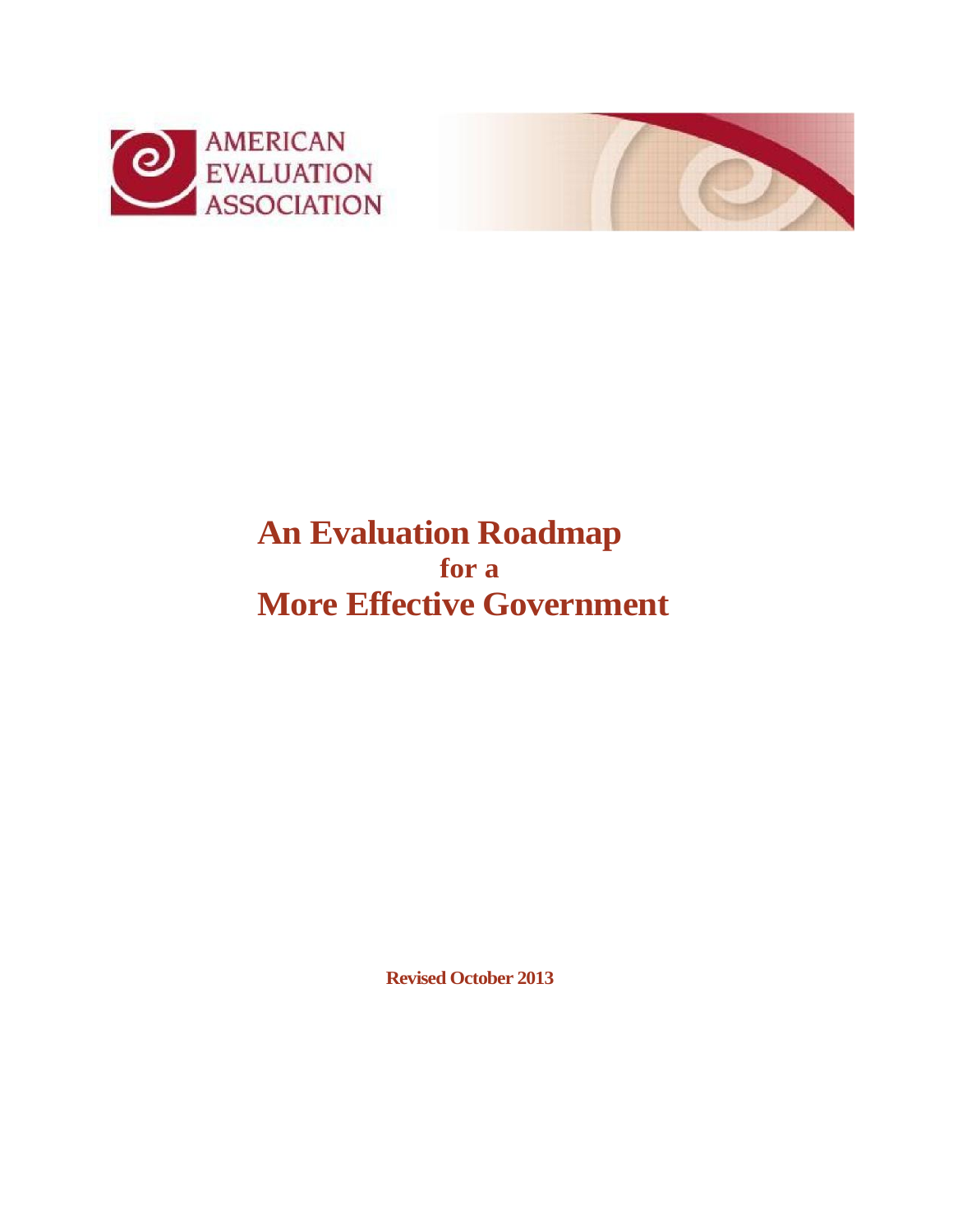



The American Evaluation Association (AEA) is an international professional association of evaluators devoted to the application and exploration of program evaluation, personnel evaluation, technology, and many other forms of evaluation. Evaluation involves assessing the strengths and weaknesses of programs, policies, personnel, products, and organizations to improve their effectiveness. AEA has over 7,500 members representing all 50 states in the United States and more than 75 foreign countries.

### **Mission:**

- *To improve evaluation practices and methods*
- *To increase evaluation use*
- *To promote evaluation as a profession*
- *To support the contribution of evaluation to the generation of theory and knowledge about effective human action*

## **An Evaluation Roadmap for a More Effective Government**

In keeping with our mission, the American Evaluation Association hereby describes its vision of the role of evaluation in the federal government. We provide a roadmap for improving government through evaluation, outlining steps to strengthen the practice of evaluation throughout the life cycle of programs.

Evaluation is an essential function of government. It can enhance oversight and accountability of federal programs, improve the effectiveness and efficiency of services, assess which programs or policies are working and which are not, and provide critical information needed for making difficult decisions about them.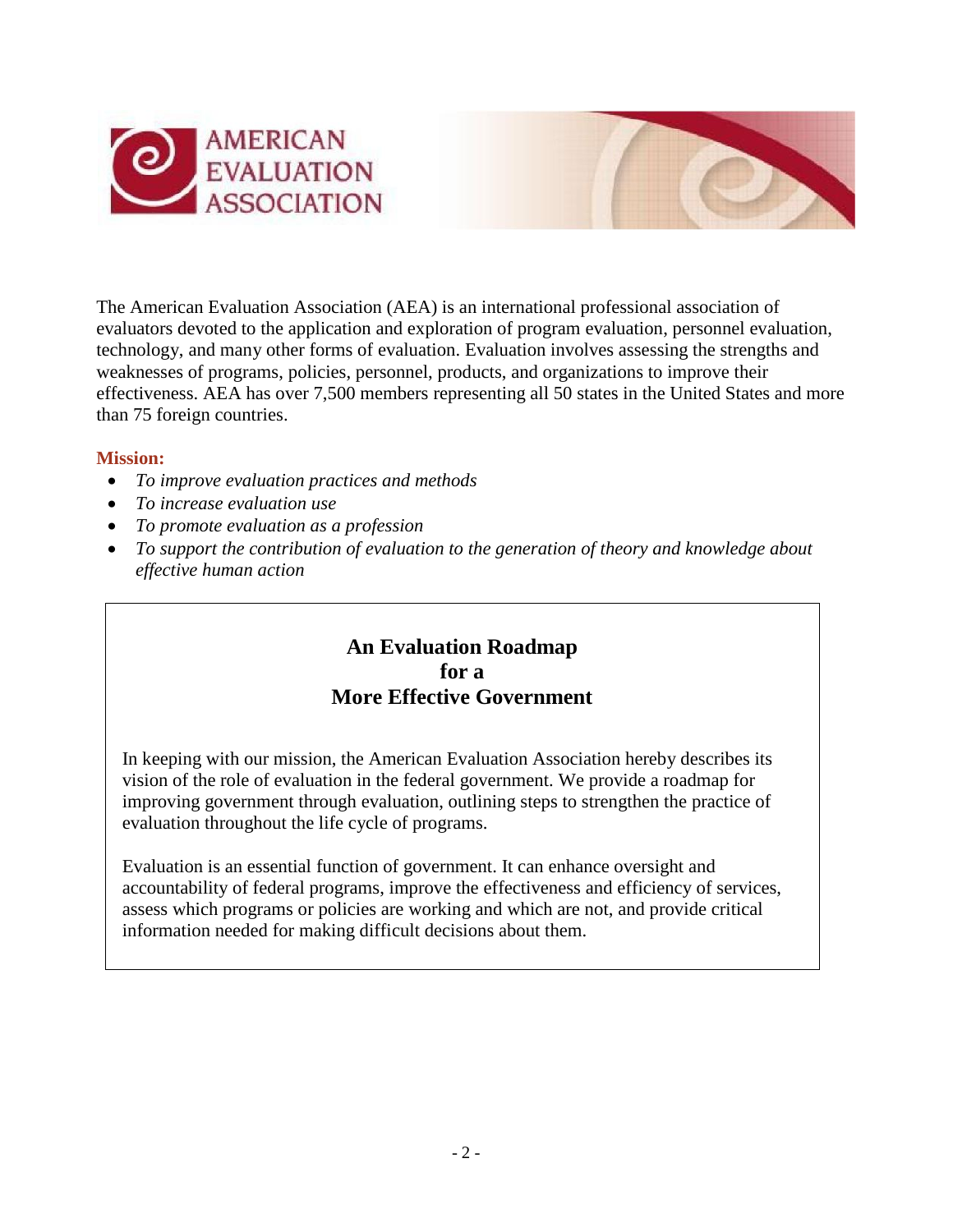# **An Evaluation Roadmap for a More Effective Government**

# **The Challenge**

Like all governments, the U.S. government faces challenges in both foreign and domestic policy arenas. Today, these challenges span subject areas such as national security, foreign aid, energy, the environment, health care, education, and the economy. In response, the government typically develops program or policy interventions in an effort to mitigate, resolve, or understand the problems involved.

To determine the merit, quality, and usefulness of these interventions, credible information is needed about what the program or policy in question has achieved and at what cost. Such information is crucial if government officials are to ensure that the chosen interventions are working, that taxpayers' money is being spent wisely, and that the government is accountable to the public for its interventions and their results.

# **Why Program Evaluation Is Essential**

Within a government context, the legitimacy of evaluation can be seen as deriving from the structure of the government it serves and from the functions it fills.

In the United States, evaluation can serve information needs that arise within any of the three branches of government. For example, evaluation can provide information about a new program's initial outcomes, allowing for better management within the Executive Branch. It can also be used to assess the relative merits of a set of alternative policy options, informing legislative deliberations. The courts may cite evaluation findings as a basis for their judgments. More fundamentally, evaluation can contribute the evidence needed to support the system of checks and balances established by the U.S. Constitution. It enhances congressional oversight and executive accountability and, by its very nature, supplies publicly accessible information that is at the heart of transparency and open government.

More specifically, evaluation involves assessing the strengths and weaknesses of individual programs, policies, and organizations to improve their effectiveness, efficiency, and worth. For this purpose, it provides a useful and important tool to bring credible, well-grounded information to bear on a broad range of government decisions. It supports the development of new knowledge, innovation, and organizational learning in both the Legislative and Executive Branches. It uses systematic data collection and analysis to address questions about how well government programs and policies are working, whether they are achieving their objectives, and, no less importantly, why they are or are not effective. Evaluation evidence can be used to compare alternative programs, guide program development and decision making, and reveal effective practices.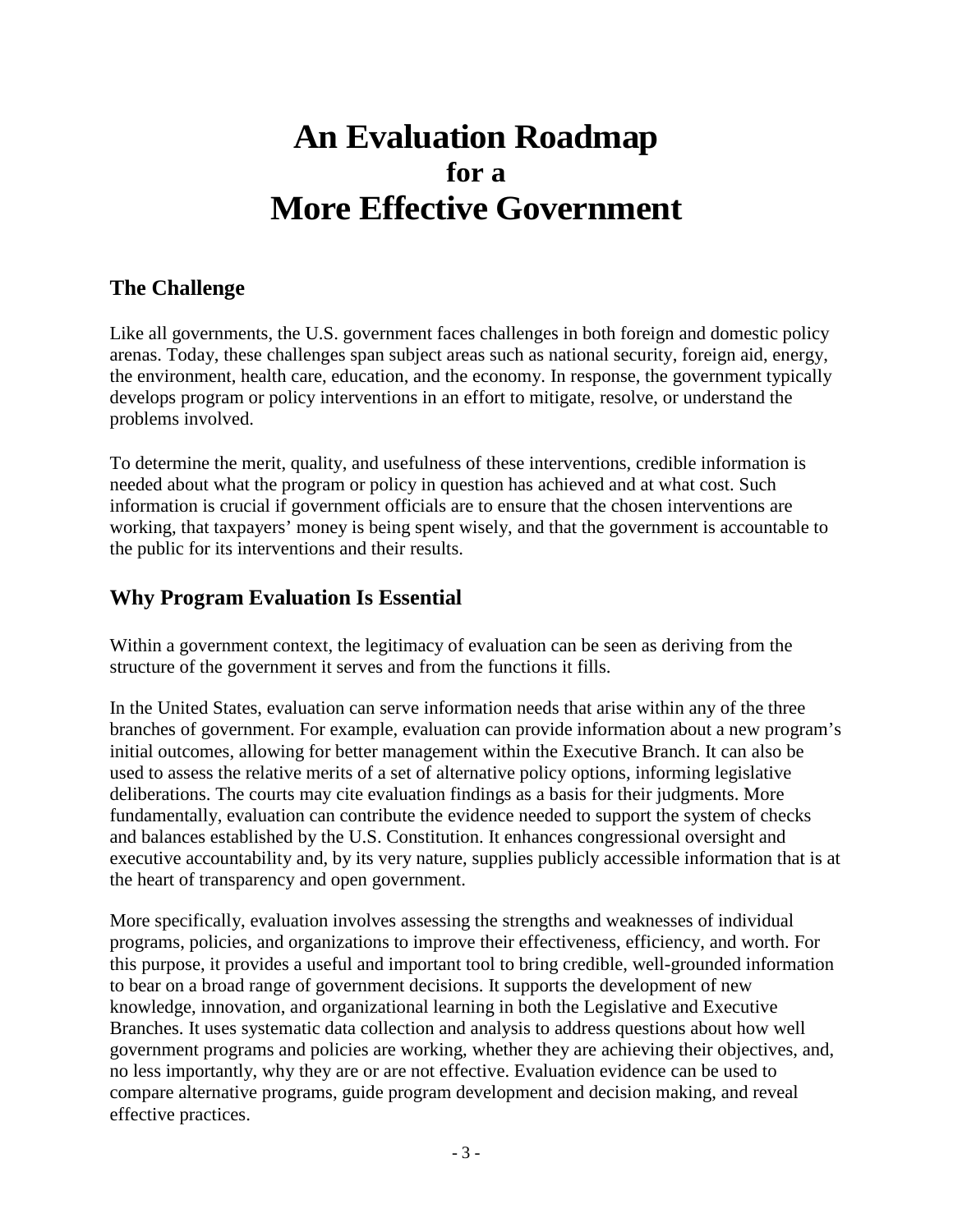Since the inception of modern program evaluation, federal agencies have conducted many evaluations and applied their results to make reasoned program decisions. But for the most part, these evaluations have been sporadic, applied inconsistently, and supported inadequately. Too often, the units formed to conduct evaluations are short lived and under-resourced. Training and capacity building for evaluation have been inconsistent across agencies and, in many cases, insufficient to achieve the needed evaluation capacity and sustain it over time.

Yet there is a strong case to be made for a commitment to evaluation as an integral feature of good government, whether the goal is better performance, stronger oversight and accountability, or more data-informed and innovative decision making. The lessons learned in agencies that have applied evaluation constitute a solid knowledge base upon which to build.

The U.S. government would benefit significantly from using program evaluation in order to:

- Address questions about current and emerging problems
- $\Box$  Inform program and policy planning efforts
- Monitor program performance
- $\Box$  Provide timely feedback to decision makers enabling them to make changes when needed
- $\Box$  Increase accountability and transparency
- $\Box$  Reduce waste and enhance efficiency
- Improve programs and policies in a systematic manner
- Support major decisions about program reform, expansion, or termination
- Identify program implementation and outcome failures and successes
- $\Box$  Identify innovative solutions that work and in what contexts
- Inform the development of new programs where needed
- $\Box$  Examine the requirements for the transfer of promising programs to new sites
- Share information about effective practices across government programs and agencies
- Re-examine program relevance and effectiveness over time.

The key is to make program evaluation integral to managing government programs at all stages, from planning and initial development through start-up, ongoing implementation, appropriations, and reauthorization. In short, what is needed is a transformation of the federal management culture to one that incorporates evaluation as an essential management function.

## **Recommendations**

We recommend that each federal agency adopt the following framework to guide the development and implementation of its evaluation programs.

#### **Scope and Coverage**

- $\Box$  Conduct evaluations of public programs and policies throughout their life cycles and use evaluation to both improve programs and assess their effectiveness
- Evaluate federal programs and policies in a manner that is appropriate for program stewardship and useful for decision making
- $\Box$  Build into each new program and major policy initiative an appropriate evaluation framework to guide the program or initiative throughout its life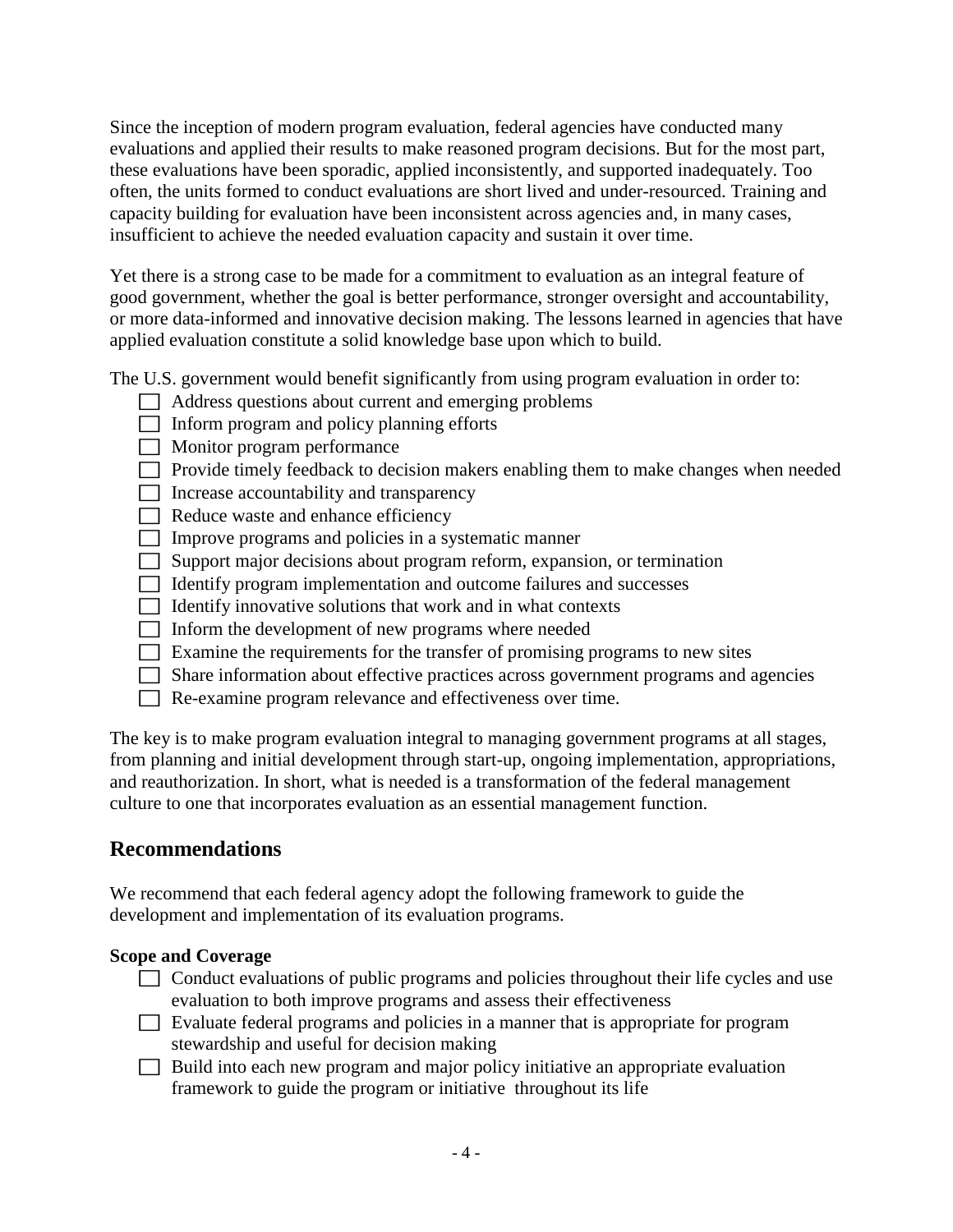For existing programs, assess what is already known and develop evaluation plans to support future decision making

#### **Management**

- Assign experienced, senior evaluation officials and managers to administer evaluation centers or coordinate evaluation functions at appropriately high levels of government agencies
- $\Box$  Prepare annual and long-term evaluation plans to guide decision making about programs
- $\Box$  Provide sufficient and stable funding to support evaluations and professional capacity building
- $\Box$  Coordinate and communicate about evaluation efforts across agencies with overlapping or complementary missions
- $\Box$  Develop written evaluation policies across and within federal agencies that can guide evaluation efforts and help ensure their quality
- Ensure that evaluation units and staff receive high-level support

#### **Quality and Independence**

- $\Box$  Develop and adopt quality standards to guide evaluation functions consistent with the American Evaluation Association's Guiding Principles for Evaluators
- $\Box$  Promote the use and further development of appropriate methods for designing programs and policies, monitoring program performance, improving program operations, and assessing program effectiveness and cost
- $\Box$  Safeguard the independence of program or policy evaluations with respect to study design, conduct, and results, while allowing for an appropriate level of consultation with and input from agency or staff personnel and other stakeholders
- Preserve and promote objectivity in examining program operations and impact

#### **Transparency**

- Consult closely with Congress and non-federal stakeholders in defining program and policy objectives and critical operations and definitions of success
- $\Box$  Disseminate evaluation findings and methods relating to public accountability to policy makers, program managers, and the public
- Create clearinghouses to share information about effective and ineffective program practices

In this Roadmap, we more fully develop these ideas. We describe the general principles that should guide a government-wide effort to strengthen evaluation functions. We propose broad administrative steps to institutionalize evaluation in federal agencies. Finally, we discuss how the Executive Branch and Congress can jointly make the most effective and efficient use of evaluation.

## **General Principles**

The following general principles should guide efforts to integrate evaluation into program management.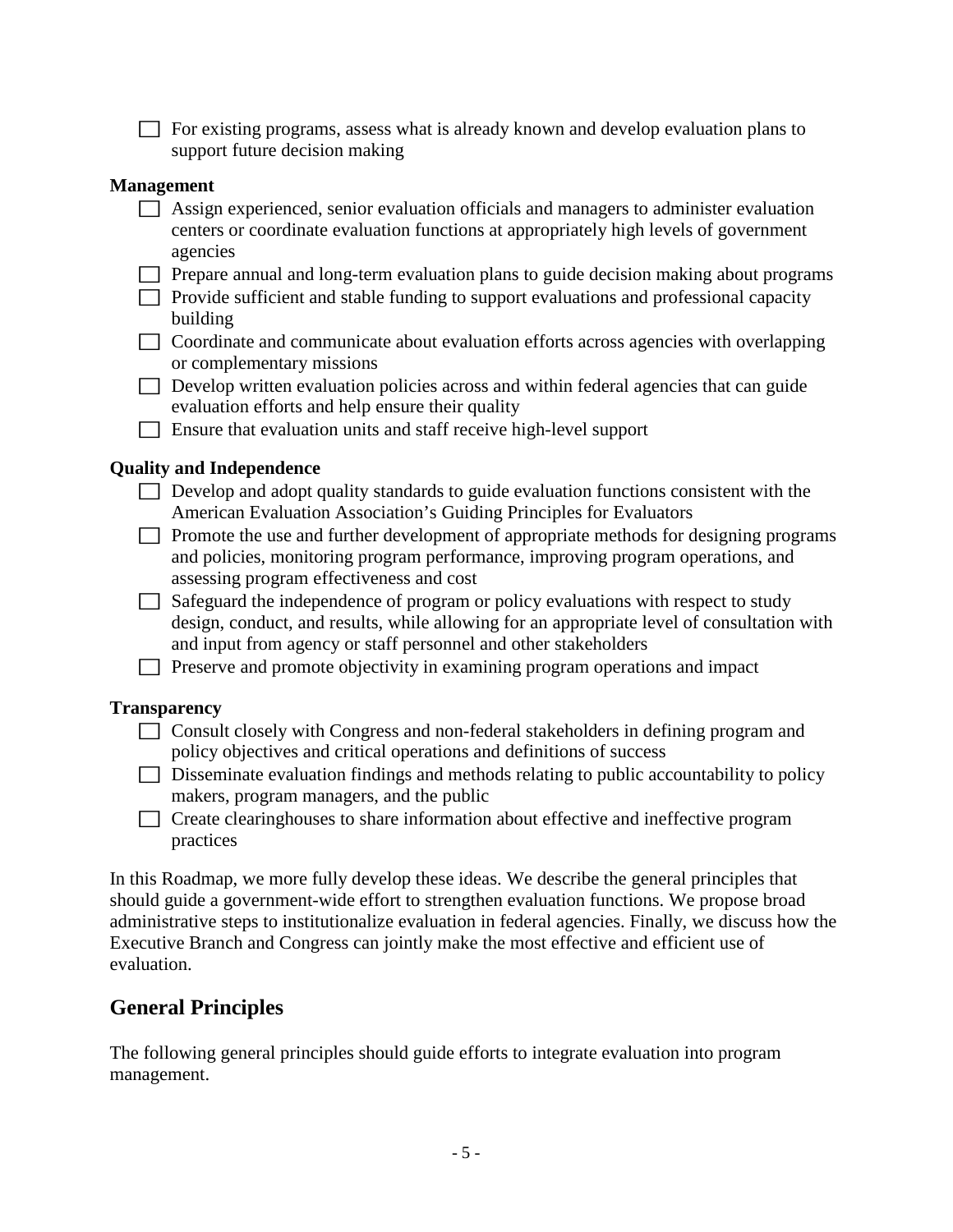## **Scope**

Evaluation should be integral to planning, developing, managing, and implementing government programs at all stages. Evaluation activities should be used in order to:

- Make sure that program designs are appropriate to achieve program goals
- $\Box$  Identify problems during start-up and correct them before they become entrenched
- $\Box$  Identify and share promising approaches that emerge during program implementation
- $\Box$  Assess the extent to which programs and policies are being well implemented
- $\Box$  To the extent feasible, and in consultation with stakeholders, establish expectations and performance standards at program inception and refine them as the programs mature
- Develop data collection and reporting procedures for performance measurement systems that provide a continuing flow of timely information to policymakers and program managers
- $\Box$  Examine the extent to which programs reach their intended beneficiaries
- Examine selected program features periodically to improve their effectiveness and efficiency
- $\Box$  Assess program results and service quality periodically
- Examine systematically whether an apparently successful program can be expanded to another setting before scaling it up

In general, all federal programs and policies should be subject to evaluation.

## **Analytic Approaches and Methods**

Which analytic approaches and methods to use depends on the questions addressed, the kind of program evaluated, the circumstances under which the program is implemented, its implementation status, the budgetary resources available, when the evaluation results are needed, the purpose of undertaking the evaluation, and the intended audience.

No simple answers are available to questions about how well programs work, and no single analytic approach or method can decipher the inherent complexities in the program environment and assess the ultimate value of public programs. Furthermore, definitions of "success" may be contested. A range of analytic methods is needed, and often several methods—including quantitative and qualitative approaches—should be used simultaneously. Some evaluation approaches are particularly helpful in a program's early developmental stages, whereas others are more suited to ongoing and regularly implemented programs or to ex-post analysis of temporary programs upon their completion.

The broader policy and decision-making context also can influence which approach is most appropriate. Sometimes information is needed quickly, requiring studies that can use existing data or rapid data-collection methods; at other times, more sophisticated long-term studies are required to understand fully the dynamics of program administration and beneficiary behaviors. Moreover, different approaches can complement each other. For example, performance measurement systems can, on a routine basis, provide important, timely information to managers and policy makers about what has happened in programs, and this may, in fact, be sufficient for their immediate information needs. But performance measurement systems cannot in themselves say *why* any changes happened or what changes, if any, would be beneficial. Analyzing changes would require an additional evaluative approach capable of ruling out plausible causes of the results other than the program.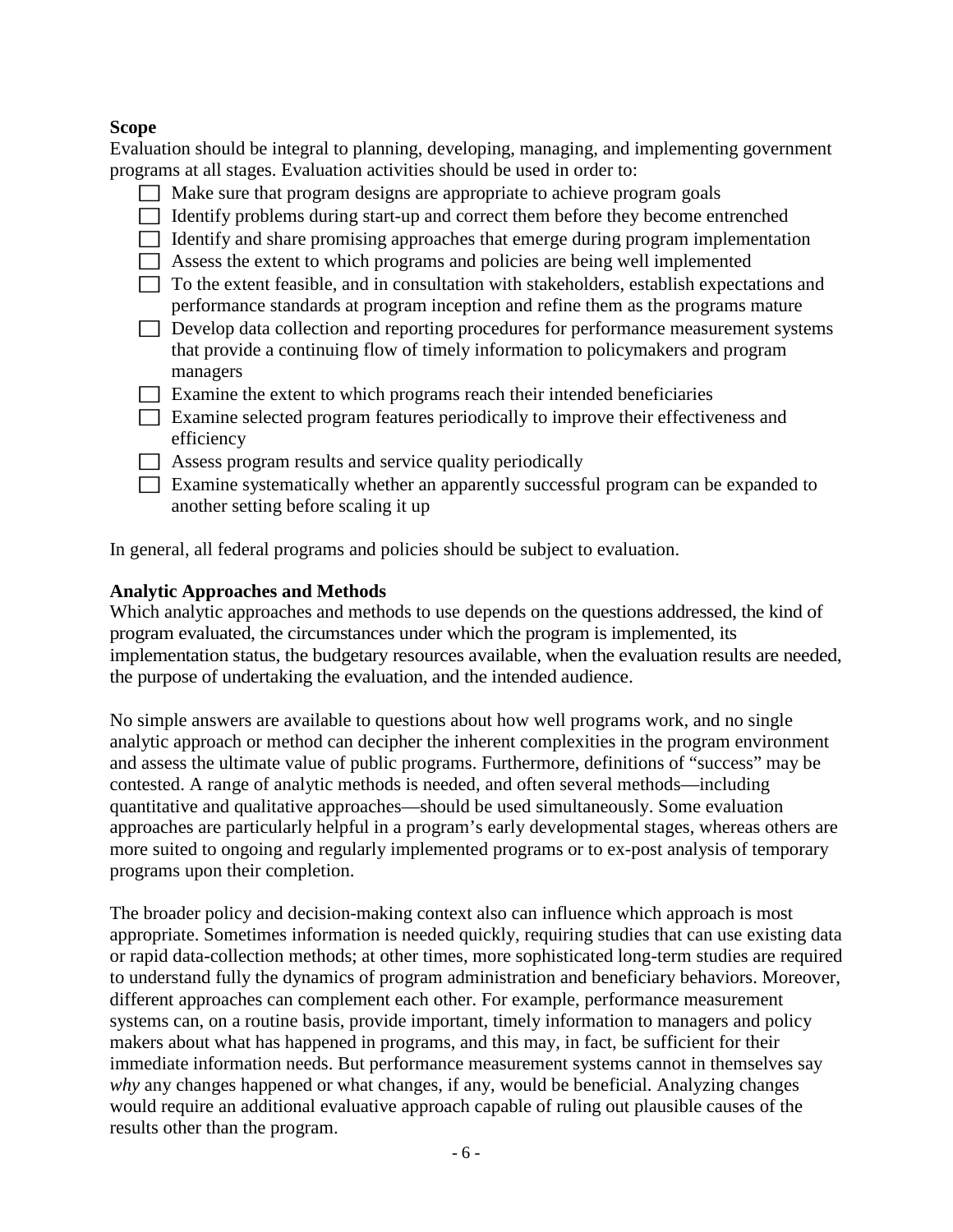Over the years, the evaluation field has developed an extensive array of analytic approaches and methods that can be applied and adapted to a wide variety of programs, depending on the program's characteristics and implementation stage, the way the results will be used, and the kinds of decisions that will be made. All evaluation methods should be context-sensitive, have cultural relevance, and be methodologically sound. Evaluation approaches and methods include, but are not limited to, the following:

- $\Box$  Case studies
- Surveys
- $\Box$  Quasi-experimental designs
- Randomized field experiments
- Cost-benefit and cost-effectiveness analyses
- $\Box$  Needs assessments
- $\Box$  Early implementation reviews
- □ Logic models and evaluability assessments
- $\Box$  Evaluation synthesis and meta-analysis
- $\Box$  Systems analysis

#### **Resources**

Evaluation should be supported through stable, continuous funding sources and through special one-time funds for evaluation projects of interest to Executive Branch and congressional policy makers. The stable, continuous evaluation funds should be provided through appropriations or program fund set-asides. These methods can also be combined to support viable evaluation programs. Agencies should authorize and require periodic evaluations of each program throughout its life to provide rich evaluative information to policy makers during annual appropriation and cyclical reauthorization and amendment discussions. Under situations of severe budgetary constraints, where limited resources are available for evaluation, agency funding should go first to the highest-priority needs, with careful sequencing and prioritization of ongoing work in terms of program and agency evaluation needs as well as the potential of evaluations to provide information and insights that can guide action.

### **Professional Competence**

Evaluations should be performed by professionals with appropriate training and experience for the evaluation activity (such as developing the study's design, performing a statistical analysis, critiquing evaluation results, and writing actionable reports). Evaluation is an interdisciplinary field that encompasses many areas of expertise. Many evaluators have advanced degrees in economics, political science, applied social research, sociology, anthropology, psychology, policy analysis, statistics, and operations research and often work collaboratively with colleagues in allied fields. Federal agencies should ensure that the required diversity of disciplines, including necessary expertise in the subject area being evaluated, is appropriately represented in internal and independent evaluation teams.

### **Evaluation Plans**

Each federal agency should require its major program components to prepare annual and multiyear evaluation plans and to update these plans annually. The planning should take into account the need for evaluation results to inform program budgeting; reauthorization; agency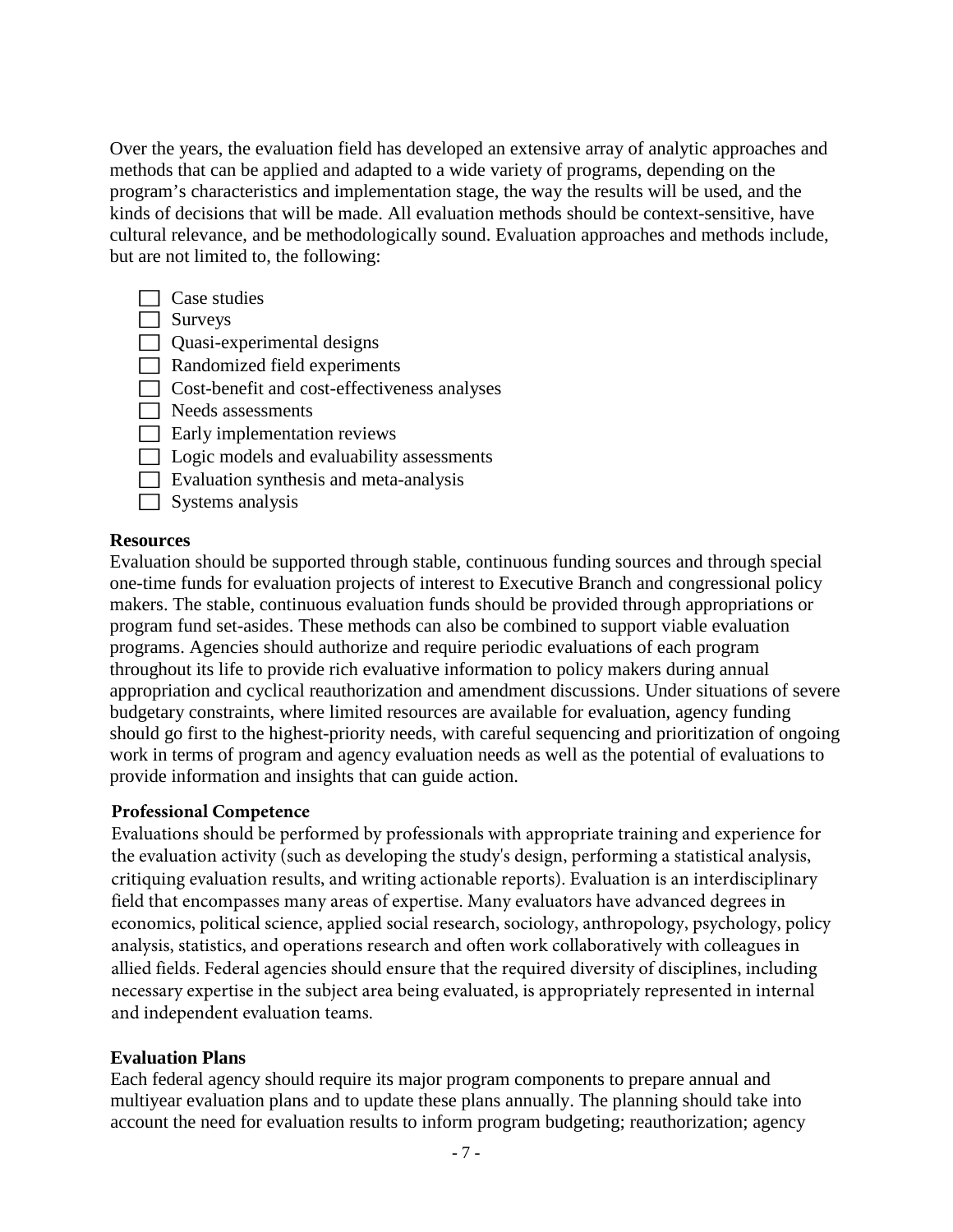strategic plans; ongoing program development and management; and responses to critical issues concerning program effectiveness, efficiency, and waste. These plans should include an appropriate mix of short- and long-term studies to produce results of appropriate scope and rigor for short- or long-term policy or management decisions. To the extent practical, the plans should be developed in consultation with diverse program stakeholders.

Evaluation questions can spring up unexpectedly and urgently in response, for example, to a sudden need for information to address a presidential initiative, a management problem, or questions raised by Congress. Therefore, evaluation plans should allow for flexibility in scheduling evaluations.

#### **Dissemination of Evaluation Results**

The results of all evaluations related to public accountability should be made available publicly and in a timely manner (except where this is inconsistent with the Freedom of Information Act, Privacy Act, national security, or other relevant laws or policies). These results should be easily accessible and usable through the Internet. Similarly, evaluations of promising and effective program practices should be systematically and broadly disseminated to potential beneficiaries and to potential evaluation users in federal agencies. Evaluation data and methods should also to the extent feasible and with sufficient privacy protections—be made available to professionals and the public to enable secondary analysis and assure transparency.

#### **Evaluation Follow-Up and Tracking**

To refine and improve the relevance of evaluation findings to policy- and program-based questions, agencies should track and re-examine the use made of those findings over time. For example, were the findings used by policy makers or program managers? If so, how? If not, why not? Did the program and its evaluation contribute over the longer term to resolving the public problem addressed? What could or should have been done differently? Again, the findings of such tracking should be shared with professionals and the public to the extent possible.

#### **Evaluation Policy and Procedures**

Each federal agency and its evaluation centers or coordinators (discussed below) should publish policies and procedures and adopt quality standards to guide evaluations within its purview. Such policies and procedures should identify the kinds of evaluations to be performed and the criteria and administrative steps for developing evaluation plans and setting priorities, selecting evaluation approaches and methods to use, consulting subject matter experts, ensuring evaluation product quality, publishing evaluation reports, ensuring independence of the evaluation function, using an appropriate mix of staff and outside consultants and contractors, focusing evaluation designs and contracts appropriately, and promoting the professional development of evaluation staff.

#### **Independence**

Consultation with stakeholders is generally desirable on such matters as the questions to be addressed in an evaluation and the schedule for study completion. In addition, the leadership of government agencies and their component organizations can, and in many cases should, play a role in establishing general evaluation agendas, budgets, schedules, and priorities. At the same time, the real and perceived independence of the evaluation office must be preserved. Especially for evaluations performed in the service of public accountability, the evaluation organization must retain control of the evaluation's questions, design and methods, and most importantly, its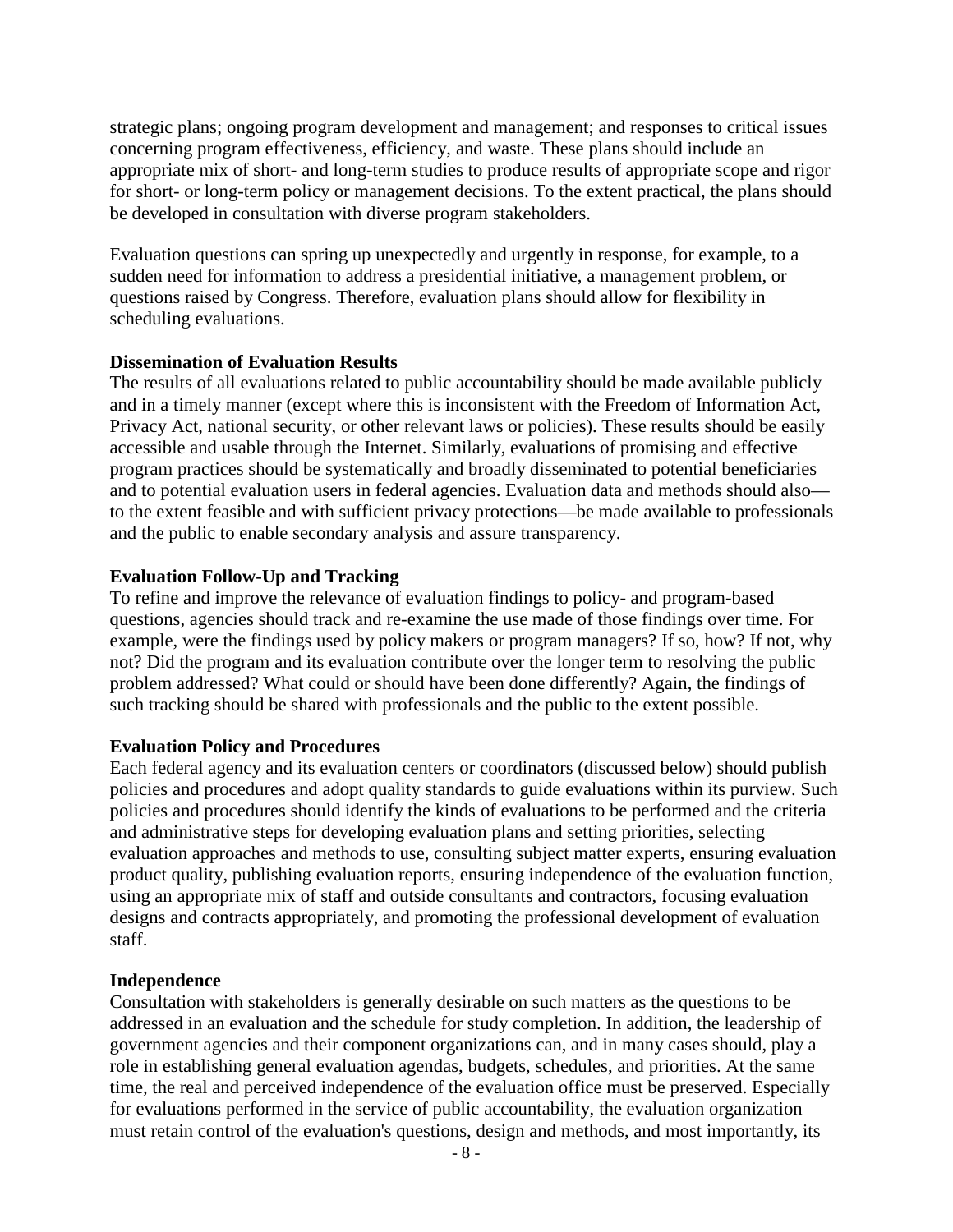results and distribution. Without such independence, the credibility of evaluations is at risk. However, the degree of shared decision making, and in some cases stakeholder participation in the conduct of an evaluation, may be greater for evaluations aimed at the improvement of ongoing programs and certain kinds of capacity building.

## **Institutionalizing Evaluation**

Significant progress has been made in establishing evaluation as an integral component of government program management. However, additional steps are needed.

#### **Background**

Some federal agencies, such as the Department of Defense, established evaluation offices in the late 1950s and early 1960s. Others, including the Departments of Education and of Health and Human Services, developed their evaluation functions in the 1970s within the then-Department of Health, Education, and Welfare. The authorizing statutes for some of these agencies set aside a fixed percentage of program funds for evaluation. Other departments have added evaluation offices to their organizations, although these offices have grown and shrunk over the intervening years.

One relatively stable evaluation organization has been the Government Accountability Office (GAO), previously known as the General Accounting Office. It has remained the largest single government agency producing evaluations at Congress's request.

One of the most enduring evaluation-related functions has been the Government Performance and Results Act (GPRA) of 1993, recently strengthened by the GPRA Modernization Act of 2010. This law encourages each agency to develop an agency-wide strategic plan and mission statement and also requires them to determine whether their programs achieve their goals and objectives. GPRA defines evaluation as assessing the "manner and extent to which" agencies achieve their goals, thus addressing both implementation and results. In practice, government agencies have implemented GPRA by using performance indicators and measurement to determine whether they have reached a goal and have conducted relatively few evaluation studies that might shed light on how programs reached their goals, why programs do or do not meet their goals and objectives, and how to improve programs. As a result, while the GPRA process does track performance, giving managers an "early warning system" about what is happening in their programs, it generally cannot explain *why* any changes are happening, and thus, it often fails to produce the information needed for guiding programmatic or policy action.

We propose that government agencies, policy makers, and program managers build on the progress already made by embracing evaluation as an integral feature of good government. Agencies should consistently use program evaluation and systematic analysis to improve program design, implementation, and effectiveness and to assess what works, what does not work, and why. This comprehensive vision recognizes that evaluation is more than simply "looking in the rearview mirror" and needs to be used throughout a program's life as an integral part of managing government programs at all stages.

For this approach to work, the Executive Branch and Congress will need to take action, as described below.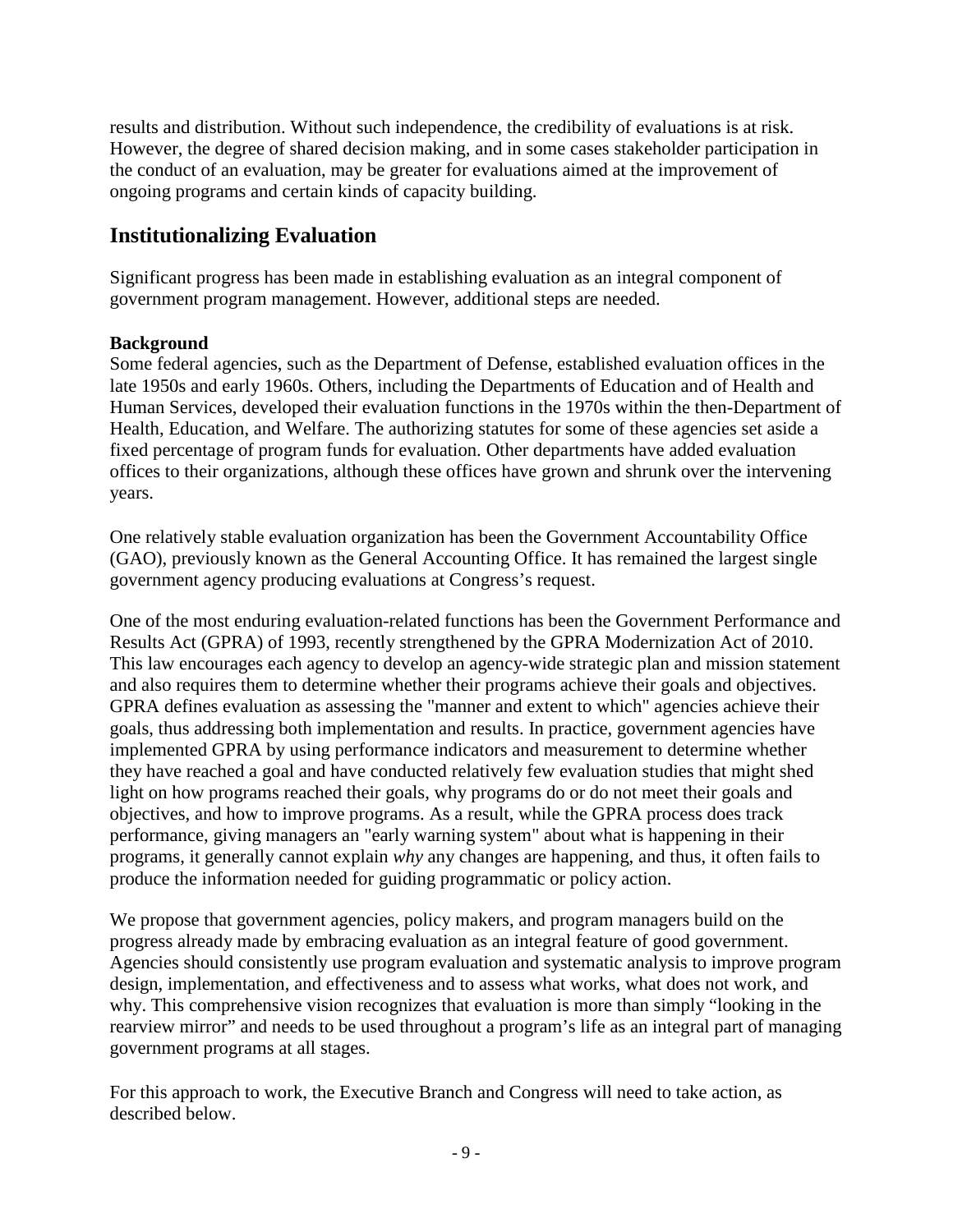#### **Executive Branch Role**

As noted earlier, the infrastructure and practice of program evaluation in federal agencies is something of a mixed story. Some agencies have well-developed and stable evaluation offices; others do not. The same can be said for evaluation funding, scope, policies, planning, and dissemination.

Different federal agencies and programs have different evaluation needs, and the maturity and breadth of their evaluation programs vary. In addition, the evaluation function might be a component of other offices focused on such functions as management, planning, research, and policy development, including legislative or regulatory development. For example, several agencies have offices of planning and evaluation, research and evaluation, or monitoring and evaluation, and some inspectors general have offices of inspections and evaluations. In some agencies, the evaluation function is highly centralized or covers a large program area; in other agencies, the evaluation function is scattered across small offices throughout the agency.

No single best practice exists for organizing evaluation offices and functions. All the arrangements described above have emerged in response to such factors as substantive area, kind of agency, or type of evaluation focus. They may or may not be the most effective models for current circumstances. Whatever model is chosen, the evaluation office must include the functions and possess the attributes described above under general principles.

Based on the general principles discussed in the previous section, we propose that agencies in the Executive Branch establish one of the following organizational frameworks to support evaluation.

| <b>Option 1: Evaluation Centers.</b> Agencies could establish one or more evaluation centers  |
|-----------------------------------------------------------------------------------------------|
| to promote evaluation capacity and provide stable organizational frameworks for planning,     |
| conducting evaluations, or procuring evaluation advice or studies from outside organizations. |
| Every program in the agency should be assigned to one of the centers for program evaluation.  |
| The heads of these evaluation centers should report directly to the senior executive of their |
| center's organizational component. Each of these centers would have the following             |
| responsibilities:                                                                             |

- $\Box$  Have a stable budget with sufficient funds to plan and carry out both evaluations and the needed evaluation capacity building over several years
- Issue policies and procedures to guide its evaluation work, including guidance on appropriate methods for conducting formative and summative evaluations, as well as developmental evaluations to improve evaluative capabilities within agencies
- $\Box$  Strategically plan a body of evaluation work for the agency and each agency component for which it has evaluation responsibility
- $\Box$  Consult with agency program and budget offices and, in concert with the agency's legislative liaison office, with Congress in developing evaluation plans
- $\Box$  Hire professional evaluators or engage consultants or contractors with the diverse skills necessary to plan and execute (or procure) independent evaluation studies
- $\Box$  Publish the results of evaluations related to public accountability of the programs within their jurisdictions
- Share information about effective programs and evaluation methods with other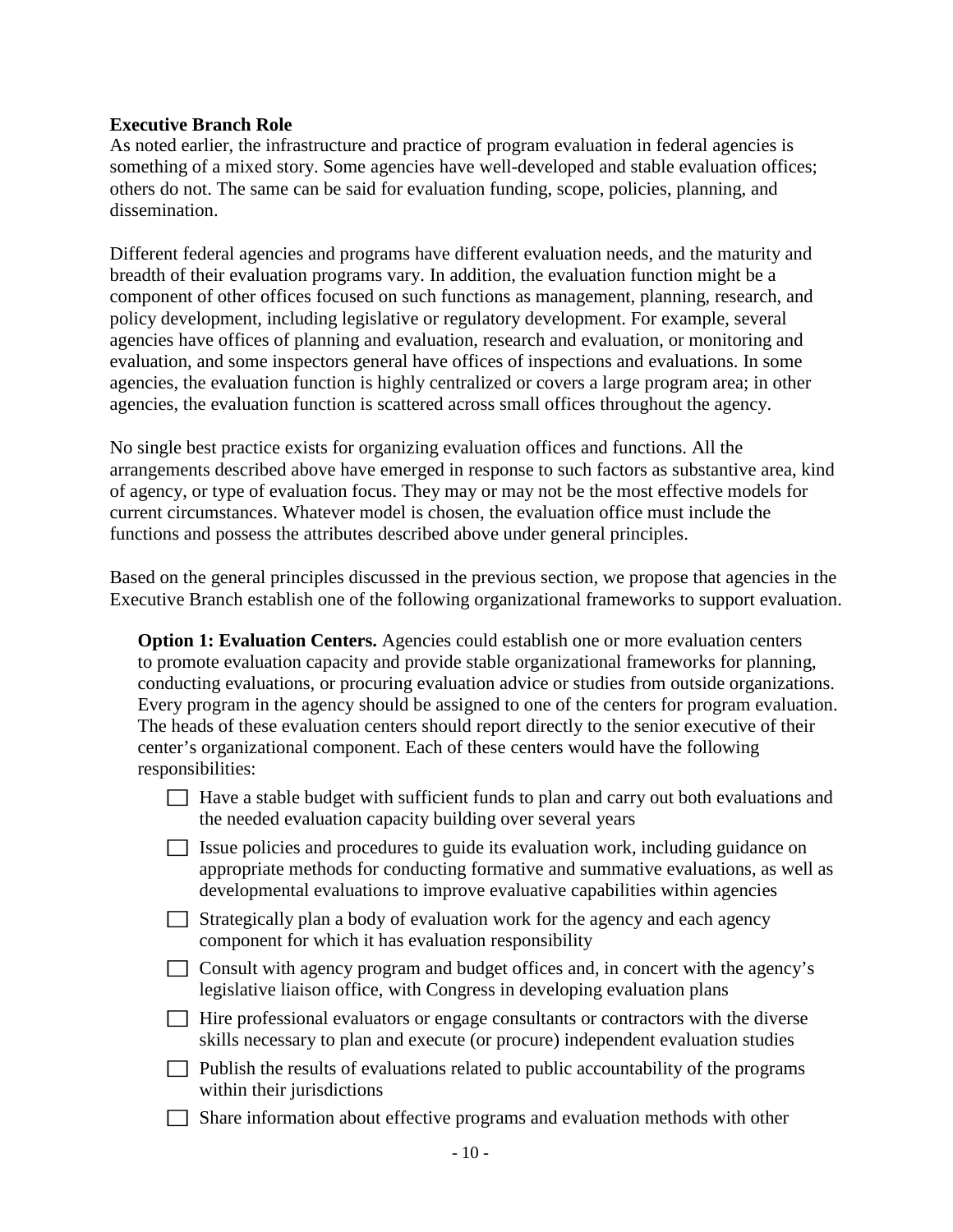government agencies

 Promote and facilitate the ongoing training and professional development of the center's evaluators

**Option 2: Evaluation Coordinators.** Agencies that choose to distribute their evaluation offices, associating small evaluation offices with individual programs or small groups of programs, should promote evaluation capacity and performance by appointing one or more senior officials to accomplish the following:

- $\Box$  Advise the agency head or senior officials on matters pertaining to evaluation
- Ensure that each program or program group in the agency has a current annual evaluation plan
- $\Box$  Promote, facilitate, and coordinate the development of evaluation plans for programmatic issues that cut across agency lines
- $\Box$  Facilitate the preparation of evaluation budgets
- Establish appropriate standards, frameworks, and procedures for evaluation activities in the agency
- $\Box$  Facilitate the development and efficient and effective production of evaluation plans, designs, instruments, and reports by government agency staff or outside evaluators
- $\Box$  Facilitate the dissemination of evaluation reports related to public accountability
- Share with other agency groups information about effective programs and evaluation methods
- $\Box$  Promote and facilitate the ongoing training and professional development of evaluators in the agency

**Option 3: Combined Approach.** Federal agencies may find it advantageous to use Option 1 and Option 2—evaluation centers for large programs, program groupings, and overall evaluation support, and evaluation coordinators for distributed evaluation offices—to ensure the viability of the evaluation function.

### **Congress's Role**

The GAO, Congressional Research Service, Congressional Budget Office, National Academies, and temporary commissions carry out evaluation and analysis for Congress, usually in fulfillment of their oversight role. Congressional committees or subcommittees also conduct some evaluative studies or investigations.

We do not propose to change these organizational structures. Instead, we offer recommendations to strengthen the connection between evaluations and the laws that Congress passes. This can be done by building evaluation expectations into authorizing legislation and explicitly setting aside adequate resources for evaluation.

**Authorizing legislation.** Program authorization and periodic reauthorization provide opportunities for Congress to establish frameworks for systematic evaluation of new and continuing programs. Congressional committees can, through authorizing legislation, provide guidance on or mandate such activities and products as:

 $\Box$  Early implementation reviews to identify start-up problems in such areas as scheduling, contracting, and grant making and to correct them before they become more serious